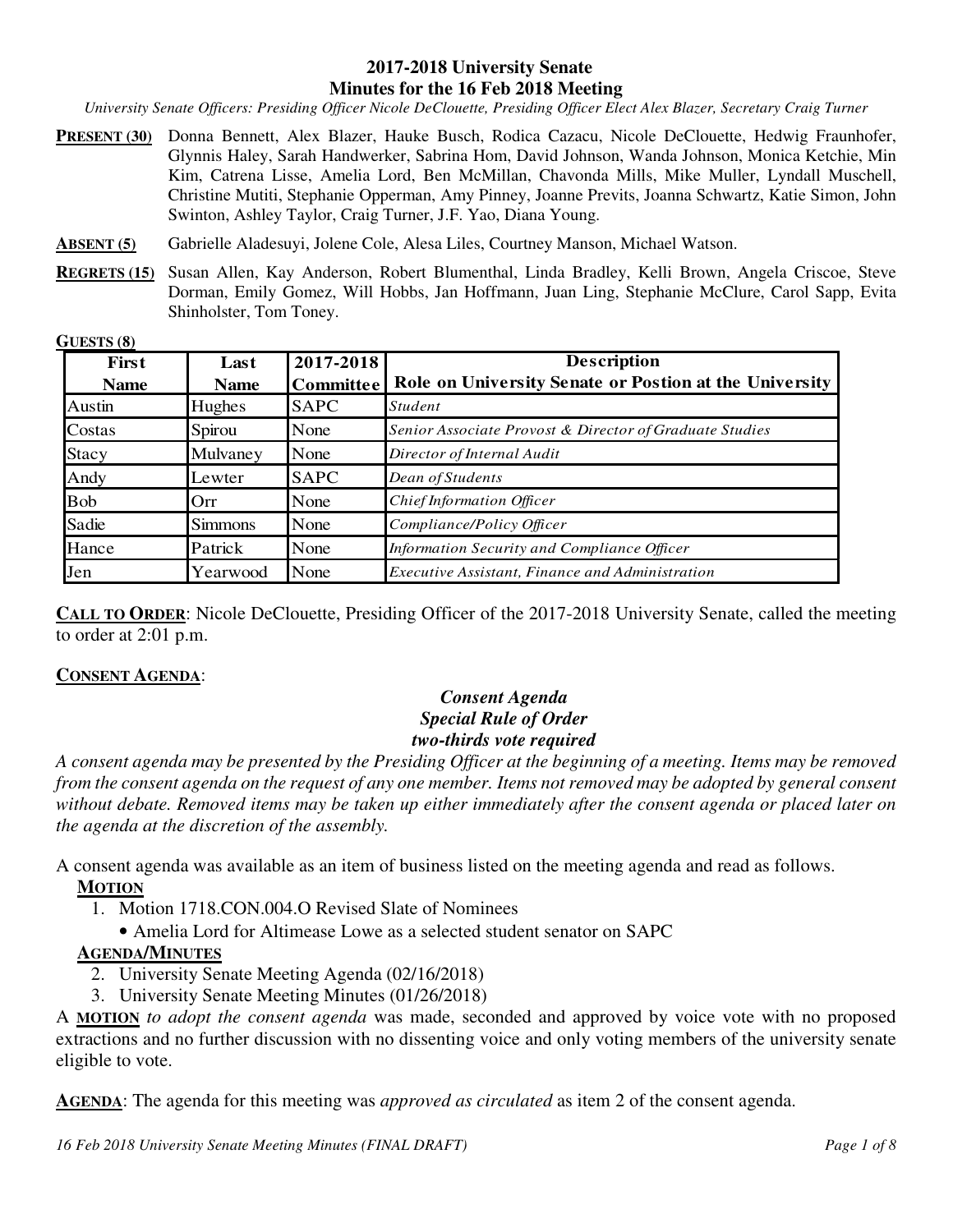**MINUTES**: The minutes of the 26 Jan 2018 university senate meeting were *approved as circulated* as item 3 of the consent agenda.

**PRESIDENT'S REPORT** – As President Steve Dorman had extended *Regrets* and was unable to attend this meeting, there was no President's Report.

**PROVOST'S REPORT** – As Provost Kelli Brown had extended *Regrets* and was unable to attend this meeting, there was no Provost's Report.

**UNIVERSITY SENATOR PINS**: Nicole Declouette distributed university senator pins to the first-time members of the University Senate.

- 1. **Elected Faculty Senator** Sabrina Hom
- 2. **Selected Student Senator** Amelia Lord

**UNFINISHED BUSINESS**: There was no unfinished business.

### **NEW BUSINESS**:

- 1. **MOTION 1718.FAPC.004.P (POLICY EMERITUS/ EMERITA STATUS)** On behalf of the committee, David Johnson, FAPC Chair, presented the motion *To recommend that Georgia College adopt this new emeritus policy, in an effort to promote a consistent approach to the awarding of Emeritus/Emerita status. This policy will apply to teaching faculty and upper level administrators as defined in the policy.*
	- a. **SUPPORTING DOCUMENTS** Supporting documentation, accessible in the online motion database, was available for display on the big screen.
		- i. *Emeritus Policy 2-2-18 final.doc* An MSWord file providing the details of this proposal.
	- b. **CONTEXTUAL INFORMATION** David Johnson provided the following contextual information.
		- i. The proposed policy is a refinement to the existing entry in the institutional Policies, Procedures and Practices Manual which defers to Board of Regents policy 8.3.13.
		- ii. The proposed policy includes a timeline and step-by-step guidelines for the nomination and recommendation of a candidate to receive emeritus/emerita status.
		- iii. The proposed policy spells out the benefits of this status, each being contingent on the university having adequate resources.
		- iv. The proposed policy has benefited from review and recommended editorial modifications from the university compliance officer, senior academic administrators, and university senate leaders.
	- c. **DISCUSSION**
		- i. Might the timeline be extended from the thirty days following retirement to allow for contingencies of post-retirement activities worthy of recognition?
			- 1) One option is to augment the existing recommendations section of the proposed policy with the word *typically* so that it might read something like *Typically, the president's decision will be based, in part, upon the recommendation of the unit in which the employee has served.*
			- 2) This may not be necessary as the institutional policy cannot limit the authority of the university president to confer the title (see Board of Regents policy 8.3.13).
			- 3) So the proposed policy contains a recommended process and is not binding on the university president? *That is FAPC's intent.*
		- ii. The suggestions from the floor included in item 1.c.i were not offered in the form of a *motion to amend* and were not voted on by the assembly. Thus, there were no revisions to the policy as proposed in the supporting document of 1718.FAPC.004.P.
	- d. **SENATE ACTION** Motion 1718.FAPC.004.P was *APPROVED* by voice vote with no additional discussion and with no dissenting voice and only elected faculty senators eligible to vote.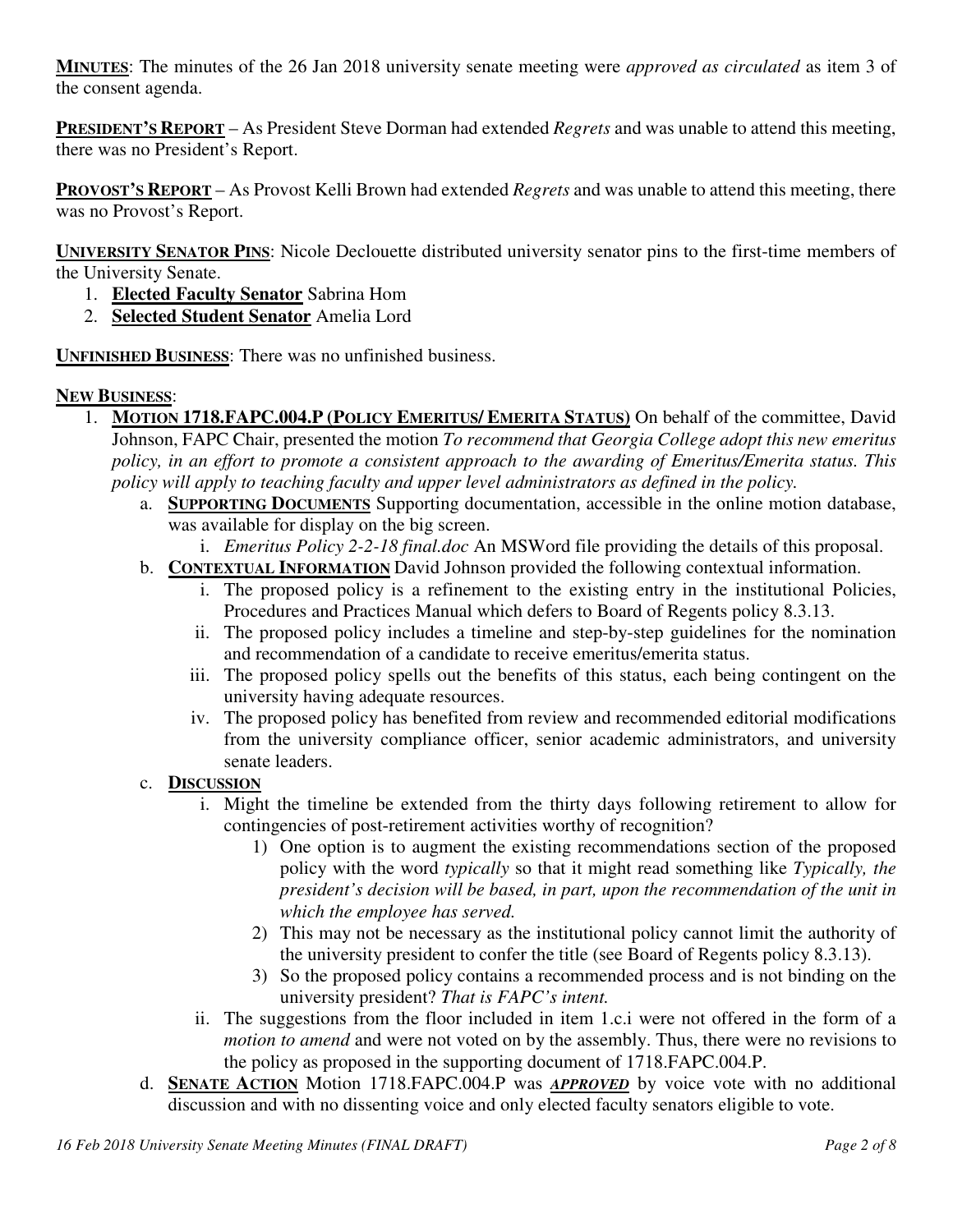### **COMMITTEE REPORTS**:

1. **ACADEMIC POLICY COMMITTEE** (APC) – John R. Swinton

*Officers: Chair John R. Swinton, Vice-Chair Rodica Cazacu, Secretary Catrena Lisse*

- a. **Meeting** APC met on 2 Feb 2018 from 2:00pm to 3:15pm. Details below.
	- i. **Policy for Make-up Days in Case of Weather or Other Emergencies** After review of documents forwarded from the Provost's office and hearing from Registrar Kay Anderson, it was concluded that APC should consider drafting a policy document that encourages each department to establish procedures to deal with loss of instruction time due to emergencies such as unusual weather events.
	- ii. **Office Hours Policy** A request to review the ambiguity of the Georgia College policy regarding office hours led to the decision that APC will attempt to draft a replacement policy that maintains flexibility but adds clarity.
	- iii. **Withdraw Policy** APC reviewed the current policies surrounding a student's ability to withdraw from courses without academic or financial penalty (the current 3 day period at the beginning of the semester) and the ability to withdraw with a W. Registrar Kay Anderson provided compelling reasons to not extend either period. In light of APC's recent efforts to let faculty members know that they are to provide feedback before the drop deadline, APC decided to wait to see if the efforts bear fruit before taking any action on this item.

### iv. **Academic Calendar**

- 1) Prior to Academic Calendar Committee Meeting An information item, the Chair of APC, John Swinton, has heard back from all of the units who are to have input into suggesting the next Academic Calendar. He will be setting a meeting date as soon as possible.
- 2) After the Academic Calendar Committee Meeting
	- a) The Academic Calendar Committee met on 14 Feb 2018 and subsequently sent its proposal to the Provost's office. Some observations from the deliberations include:
		- (1) Students do not seem to desire reading days before exams.
		- (2) Housing is on a tight schedule so any proposals that extend the end of a semester into a new week put them in a bind. This makes the inclusion of any emergency make-up days into the calendar problematic.
		- (3) Students prefer the current fall break to an extension of Thanksgiving break.
	- b) Thank you to all who served on the committee: Tanya Goette (chair), Kay Anderson (ex officio), Sallie Coke, Larry Christenson, Kell Carpenter, Guy Biyogmam, Paulette Cross, Mary Cathrine Rogers, and John Swinton.
- 2. **EDUCATIONAL ASSESSMENT AND POLICY COMMITTEE** (EAPC) Lyndall Muschell
	- *Officers: Chair Lyndall Muschell, Vice-Chair Angel Abney, Secretary Angela Criscoe* 
		- a. **Meeting** EAPC had a meeting scheduled for 2 Feb 2018 from 2:00pm to 3:15pm.
			- i. **Report** EAPC has nothing to report.
- 3. **SUBCOMMITTEE ON CORE CURRICULUM** (SoCC) Brandon Samples

*Officers: Chair Brandon Samples, Vice-Chair Vacant, Secretary Kay Anderson* 

a. **Report** When Brandon Samples extended regrets as he was unable to attend this meeting, he indicated that SoCC has nothing to report.

# 4. **EXECUTIVE COMMITTEE OF THE UNIVERSITY SENATE** (ECUS) – Nicole DeClouette

*Officers: Chair Nicole DeClouette, Vice-Chair Alex Blazer, Secretary Craig Turner*

a. **Meeting** ECUS met on 2 Feb 2018 from 2:00pm to 3:15pm. The following topics were discussed.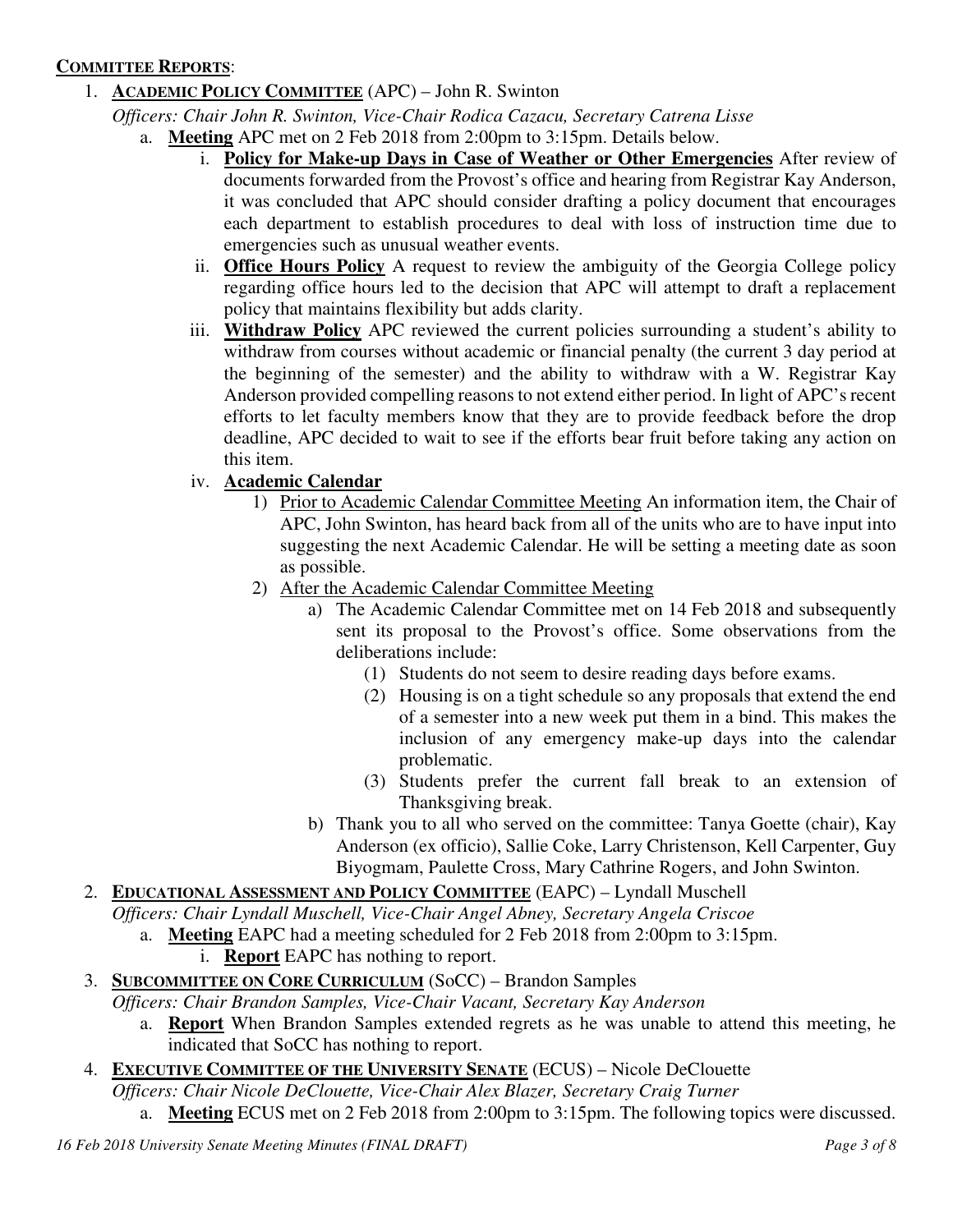### **i. GC Institutional Statutes and Bylaws Revisions**

- 1) The revised university senate bylaws recommended at the 17 Nov 2017 university senate meeting were approved by President Dorman.
- 2) As these revised bylaws quote recently recommended revisions to institutional statutes that are subject to the approval of the Board of Regents (BoR), we are waiting to post the revised bylaws to the university senate website until these revisions to the GC Institutional Statutes are acted on by the BoR.
- 3) The proposed revisions to the Institutional Statutes were not on the January 2018 or February 2018 BoR agendas, so I've emailed Qiana Wilson to ask her to look into this.
- 4) Meanwhile, we are proceeding with a second round of proposed revisions to the university senate bylaws including but not limited to dissolving SoCC, updating remaining references to CAPC to its revised name EAPC, and adding the consent agenda language and appeals language.
	- a) A work group will meet next week to prepare a draft of proposed revisions.
	- b) The plan is to submit these proposed revisions to the university senate for a first reading at its 16 March 2018 meeting.
- ii. **Appeals Process for Decisions of the University Senate Committees** The Parliamentarian, the Executive Committee, and Standing Committee Chairs have been working on the language for an "appeals" process in response to President Dorman's charge that ECUS consider an appeals process whereby decisions made by various committees may be considered for appeal. That language will be included in the next round of proposed revisions to the university senate bylaws.

### iii. **DRAFT 2018-2019 Governance Calendar**

- 1) All events have been confirmed.
- 2) Provost Brown sent the draft to Deans and they have responded.
- 3) Will be open for discussion at today's meeting.

# iv. **Summer Stipend for Presiding Officer**

- 1) Provost Brown has graciously offered to pay a summer stipend to the (incoming) Presiding Officer to be available for consultation, planning the retreat, etc.
- 2) Provost Brown is currently drafting the language in consultation with Alex Blazer and Chavonda Mills.

# 5. **SUBCOMMITEE ON NOMINATIONS** (SCoN) – Alex Blazer

*Officers: Chair Alex Blazer, Secretary Craig Turner, No Vice-Chair position for this committee.*

- a. **Report** The Subcommittee on Nominations reports the following.
	- i. **Selected Student Senator and APC** Amelia Lord has been selected to replace Altimease Lowe effective 24 Jan 2018 to complete her terms of service on both SAPC and as Selected Student Senator.

**A MOTION** to revise the slate of nominees was placed on the consent agenda for the 16 Feb 2018 university senate meeting.

- ii. **University Senate Representative to the University Curriculum Committee** Min Kim was elected.
- iii. **University Senate Representative to the Campus Climate Survey Task Force** Veronica Womack, Director of Institutional Equity and Diversity, is recruiting a task force to implement a campus climate survey, and university senate will be represented. Ben McMillan has volunteered to serve.
- iv. **At-Large** ECUS adopted an election procedure and timeline for this year's at-large elected faculty senator election. Electronic voting will open on 23 Feb 2018 and close on 27 Feb 2018 at 5:00 p.m.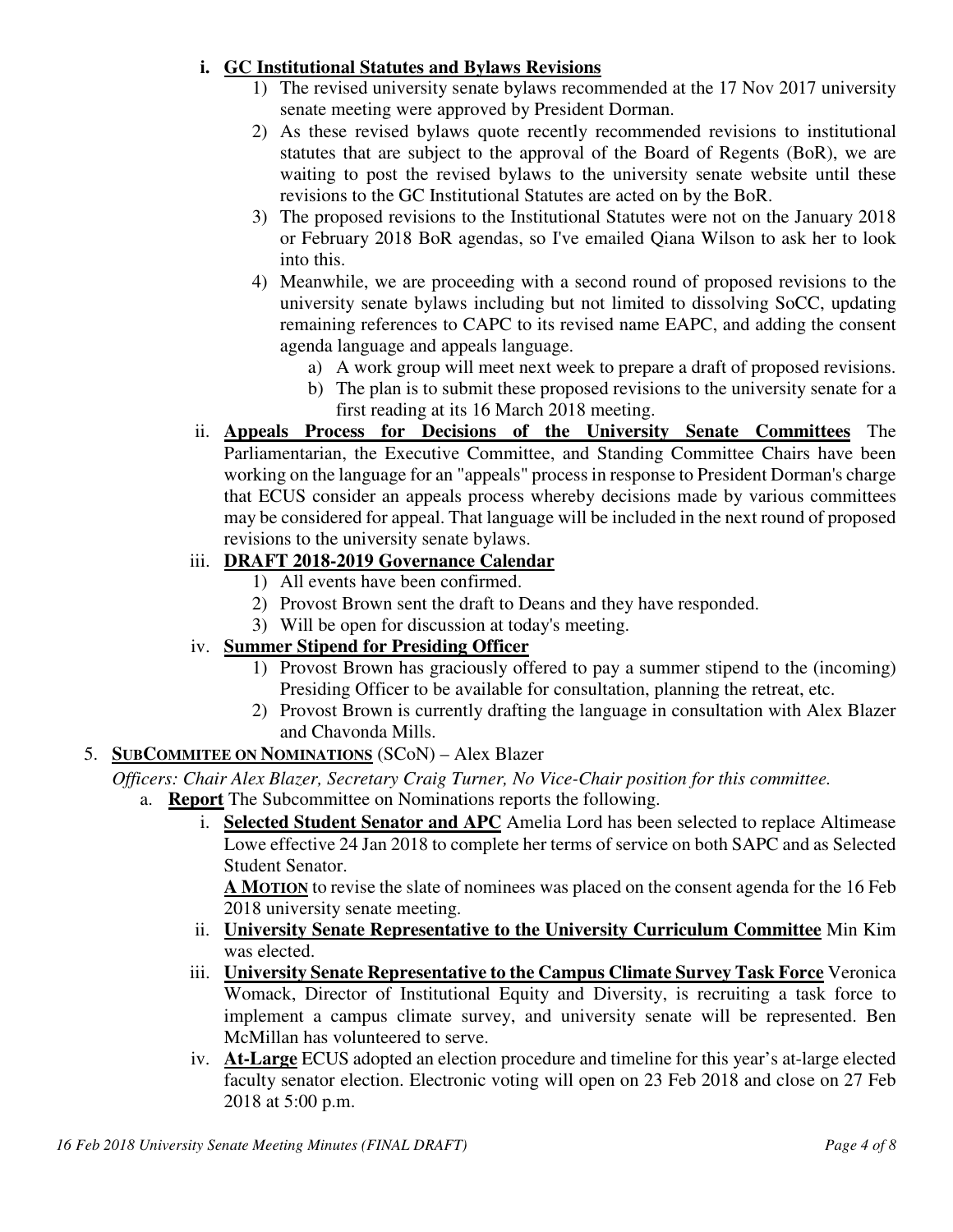- v. **USG Faculty Council** The spring USGFC meeting is currently scheduled for Friday, 27 Apr 2018 in Atlanta.
- 6. **FACULTY AFFAIRS POLICY COMMITTEE** (FAPC) David Johnson

*Officers: Chair David Johnson, Vice-Chair Ashley Taylor, Secretary Sarah Handwerker*

- a. **Meeting** FAPC met on 2 Feb 2018 from 2:00pm to 3:15pm. The following topic was discussed.
	- i. **Emeritus/Emerita Policy** At its most recent meeting, FAPC finalized the draft of this proposed policy. Note that this policy proposal was considered earlier as a motion under New Business.
- 7. **RESOURCES, PLANNING AND INSTITUTIONAL POLICY COMMITTEE** (RPIPC) Diana Young

*Officers: Chair Diana Young, Vice-Chair Donna Bennett, Secretary Courtney Manson* 

- a. **Meeting** RPIPC met on 2 Feb 2018 from 2:00pm to 3:15pm. The following topic was discussed. i. **Bookstore** Barnes & Noble manager Diane Cunningham (guest) spoke with the committee encouraging faculty to adopt their textbooks as early as possible. She discussed how doing so helps the bookstore secure adequate numbers of used copies of textbooks prior to the start of the semester, thereby avoiding situations in which more students resort to buying new copies. The committee asked follow-up questions of both Diane and guest Greg Brown (Auxiliary Services) about the ins and outs of textbook adoptions.
- 8. **STUDENT AFFAIRS POLICY COMMITTEE** (SAPC) Wanda Johnson for Emily Gomez

*Officers: Chair Emily Gomez, Vice-Chair Wanda Johnson, Secretary Simplice Tchamna-Kouna*

- a. **Meeting** SAPC met on 2 Feb 2018 from 2:00pm to 3:15pm. The following topics were discussed.
	- i. **Midterm Grade Policy** The SGA Student Services Committee is working on raising awareness of the importance of entering midterm grades. Many professors are not entering grades or giving updates on student progress until after midterm when it's too late to decide whether or not to drop. (When Kay Anderson visited us last year, she also brought up the importance of entering midterm grades so that advisors know how their advisees are doing and can talk to them about their options.) SGA will look into visiting departmental meetings to talk about the issue.
	- ii. **Transgender** Putting a system in place for transgender students to get email and Bobcat Cards changed to the correct name and gender. A committee member spoke to a student who had been waiting two years to get name and gender updated on email and Bobcat Card. The SGA Student Services committee, possibly partnering with the HUB, will look into the issue and see what the steps are and if step by step procedures can be made available to students.
	- iii. **CSAO Search Committee** recently conducted two days of airport interviews as part of the search process for the next Chief Student Affairs Officer (and VP Student Affairs). Prior to these interviews, the search committee members reviewed CV's, rated all candidates, and came together in a meeting to review who would be offered a face-to-face airport interview. Ten very strong candidates were agreed upon and were invited. On campus interviews for four finalists will be occurring soon: watch the daily Frontpage digest emails for details.
	- iv. **Next Meeting** SAPC will discuss the Cultural Center's role on campus with Stacey Milner.

# 9. **STUDENT GOVERNMENT ASSOCIATION** (SGA) – Mike Muller

*Officers: President Mike Muller, Vice President Matthew Jones, Secretary Kenneth Adams, Treasurer Sarah Smith*

### a. **Resume 24–hour Study Space Weekdays**

- i. The Office of the Student Government President is happy to announce the reopening of the Atrium (first floor) of the Russell Library to its previous 24 hours 5 days per week status beginning 25 Mar 2018. The library will revert to usual hours for the summer.
- ii. The Student Government Association thanks the great collaborative effort among The Office of the President, The Office of the Provost, The Library Administration, and The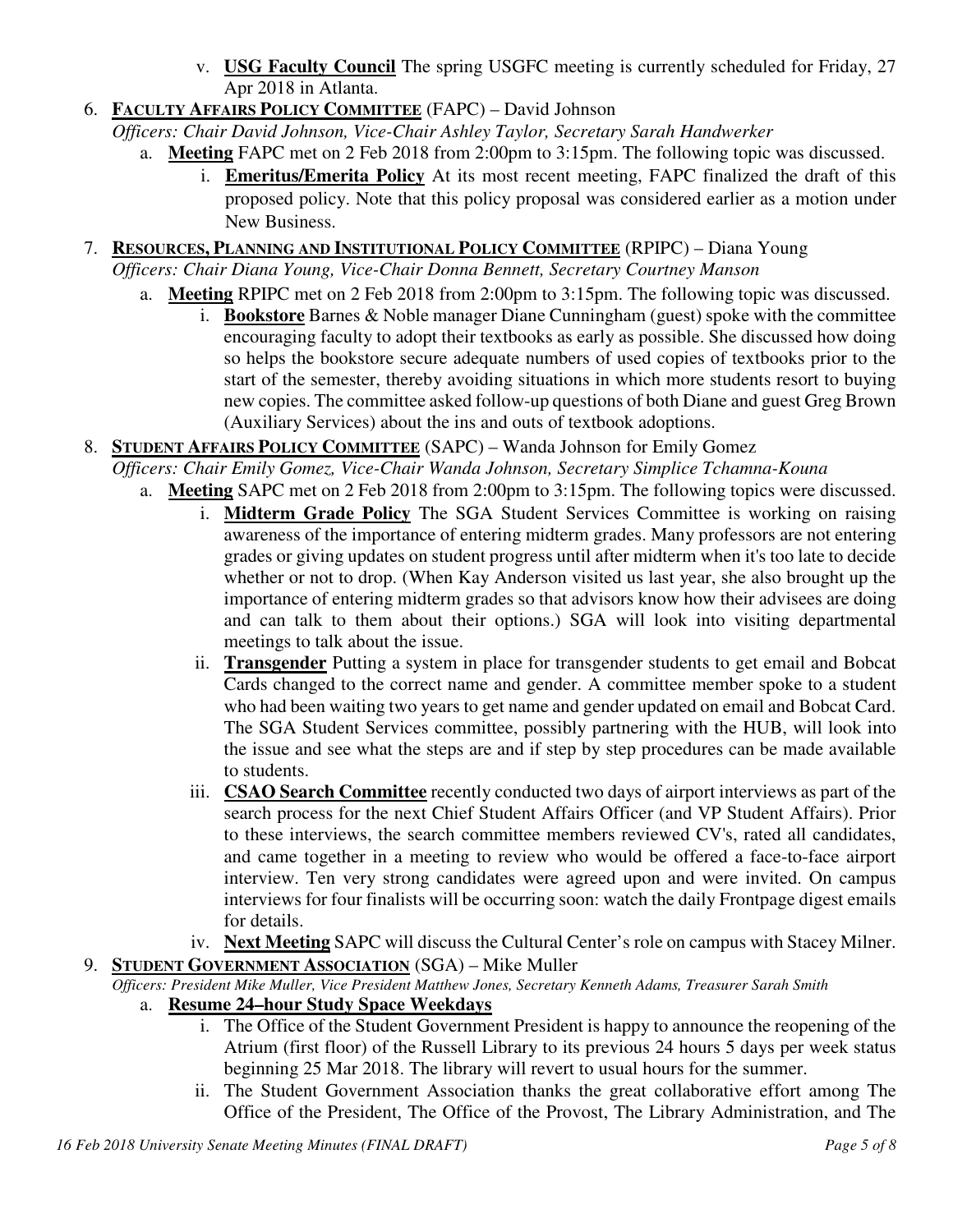Office of Student Affairs. As SGA President, I personally could not be more thankful for a truly student-focused university administration.

- iii. The Atrium hours, beginning 25 Mar 2018, are listed below:
	- 1) **Sunday**: opens at 12:00 noon, does not close
	- 2) **Monday**: 24 hours
	- 3) **Tuesday**: 24 hours
	- 4) **Wednesday**: 24 hours
	- 5) **Thursday**: 24 hours
	- 6) **Friday**: Already open, closes at 6:00pm
	- 7) **Saturday**: Opens at 10:00am and closes at 6:00pm
- iv. To enter the library during late night hours, use your Bobcat Card on the Bobcat Card Reader present on the fountain side entrance.
- v. As a reminder of convenience, students living in the residence halls on West or Main Campus may always use the common areas, community rooms, or classrooms (just reach out to your Community Director) for studying at any time.
- vi. If you have any questions or concerns, please direct them to sga@gcsu.edu or to me at sga.president@gcsu.edu.
- b. **2018-2019 SGA Officer Elections** have ended after a grueling two weeks. The next SGA President shall be Amelia Lord, Vice President Matt Krack, and Treasurer Sarah Smith.
- c. **Grade Accessibility** SGA is continuing to focus on greater grade accessibility and will be working to attend meetings with faculty and staff in hopes of developing a strong culture of grade accessibility.
- d. **Conclusion** Have a good weekend!

#### **ANNOUNCEMENTS/ INFORMATION ITEMS**:

- 1. **UNIVERSITY CURRICULUM COMMITTEE (UCC) UPDATE** Lyndall Muschell (UCC Chair)
	- a. **Date and Time of Meeting**
		- i. 15 Feb 2018 9:00am-10:30am

### b. **Action Items**

- i. College of Arts and Sciences
	- 1) Approved ART Minor in Graphic Design
	- 2) Approved WORLD LANGUAGES & CULTURES Change of the grading for introductory courses (1001) to Pass/Fail - requires University System of Georgia approval
	- 3) Approved MUSIC Music Precertification Minor
- ii. College of Education
	- 1) Approved ESOL Endorsement Concentration

### c. **Information Items**

- i. College of Arts and Sciences
	- 1) CHEMISTRY, PHYSICS, & ASTRONOMY proposed minor edits to some course descriptions, changes to the degree requirements (APPROVED), and two new courses PHYS3600L (APPROVED) and PHYS4900 (APPROVED)
	- 2) WORLD LANGUAGES & CULTURES proposed three new courses FREN3310 (APPROVED), SPAN3620 (APPROVED), and SPAN4003 (APPROVED)
	- 3) GOVERNMENT & SOCIOLOGY proposed modifications to the CRJU major (APPROVED) and to the SOCI major (APPROVED) and two new courses CRJU4005 [The course was originally submitted as CRJU4000, but that number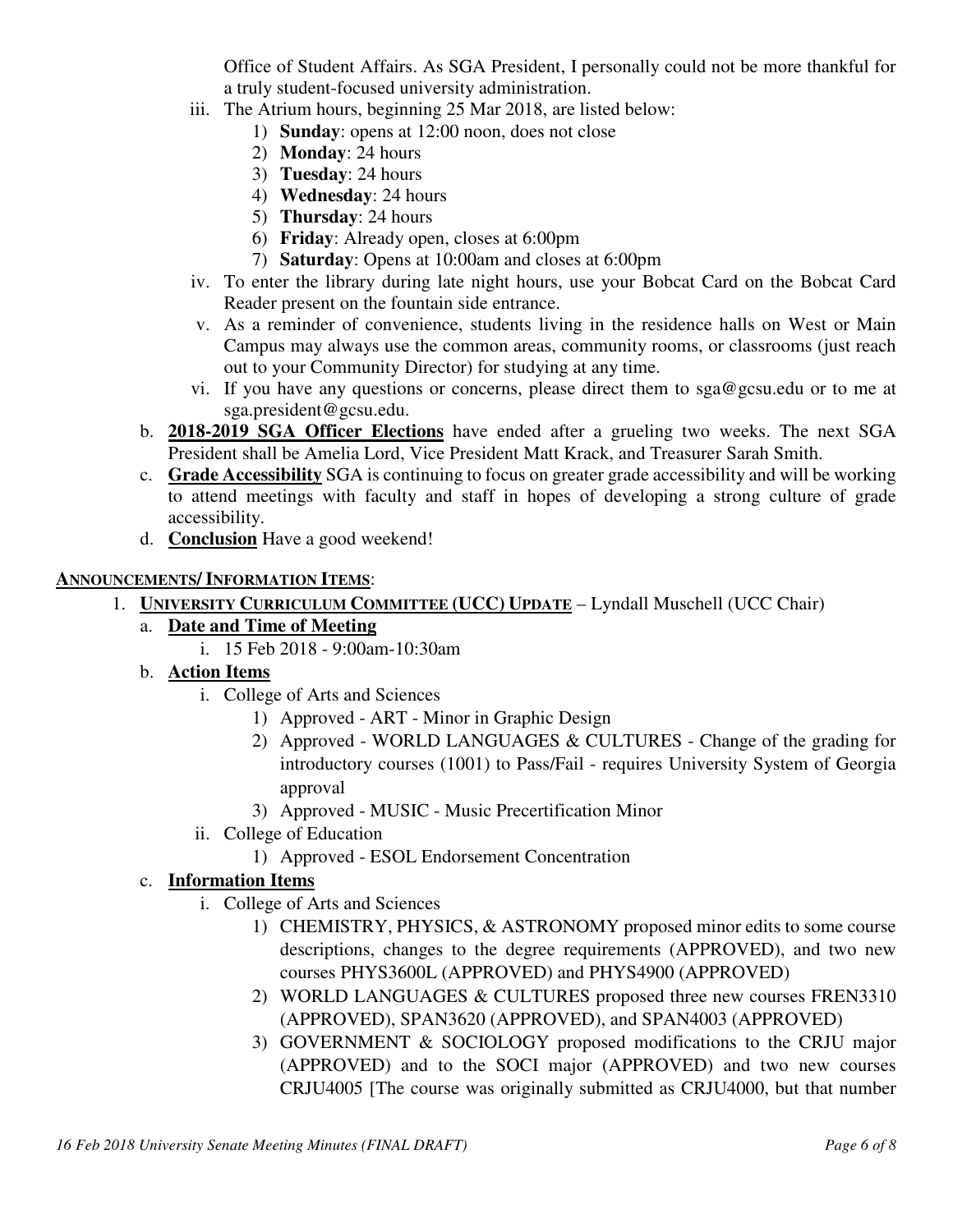was already taken, so it was changed to 4005] (APPROVED) and SOCI3501 (APPROVED)

- 4) PSYCHOLOGICAL SCIENCE proposed a prerequisite change for PSYC2400 (APPROVED)
- 5) PHILOSOPHY & LIBERAL STUDIES proposed a new course WMST4960 (APPROVED)
- 6) WORLD LANGUAGES & CULTURES proposed several changes to the BA in World Languages and Cultures, including one new course MFLG3409 (APPROVED).
- ii. College of Education
	- 1) EDSL 3001 (APPROVED)
	- 2) EDSL 3002 (APPROVED)
	- 3) EDSL 3003 (APPROVED)
	- 4) EDSL 3005(APPROVED)

# d. **New Business**

i. The UCC members will be developing and finalizing bylaws and operating procedures over the next two meetings.

# e. **Calendar of upcoming UCC Meetings**

- i. 14 Mar 2018, 2:00 3:30, Parks 301
- ii. 23 Apr 2018, 2:30 4:00, Parks 301
- 2. **USG FACULTY COUNCIL (USGFC) UPDATE** Alex Blazer and Glynnis Haley
	- a. The 1 Dec 2017 USGFC meeting report is attached to these minutes as a supporting document.
- 3. **IMPLEMENTING MULTI-FACTOR AUTHENTICATION (MFA) AT GEORGIA COLLEGE** Bob Orr

You may see MFA referred to as 2FA: Two-Factor Authentication. Basically, it's an extra authentication step when logging in that prevents others from accessing your account, even if they know your username and password.

You probably heard of recent instances at Georgia College where usernames and passwords were stolen and then used to redirect paychecks. This happened because of clicking on links in an email and answering the prompts for information. We get calls every day wanting to know how to better identify and protect your personal information. Honestly, the emails are getting so good that it is extremely difficult, without close scrutiny, to determine what is real or just another attempt.

Since this last paycheck issue, we have been directed by the USG to implement MFA for OneUSG Connect but, we were already working on it because it's the right thing to do to protect your information.

Georgia College has been working with USG and sister campuses to implement Multi-Factor Authentication (MFA) using DUO software. Our rollout of MFA will be for authentication into OneUSG Connect to better protect your financial information. We expect to go live with DUO to OneUSG Connect in mid to late April. In the future, after building everyone's comfort level, we collectively need to roll this to other systems such as Unify and email which will stop many of these attempts. As most people log into OneUSG Connect very infrequently, this is a wonderful opportunity to deliver an additional secure authentication system to the campus while learning lessons to better guide integration efforts for the future.

For ease of use and flexibility, we highly recommend using the DUO Mobile App on your smartphone. A second option is to have DUO give you a call at a pre-determined number. The third option is to use a USB hardware token. We're currently researching the hardware tokens and have identified a low-priced source.